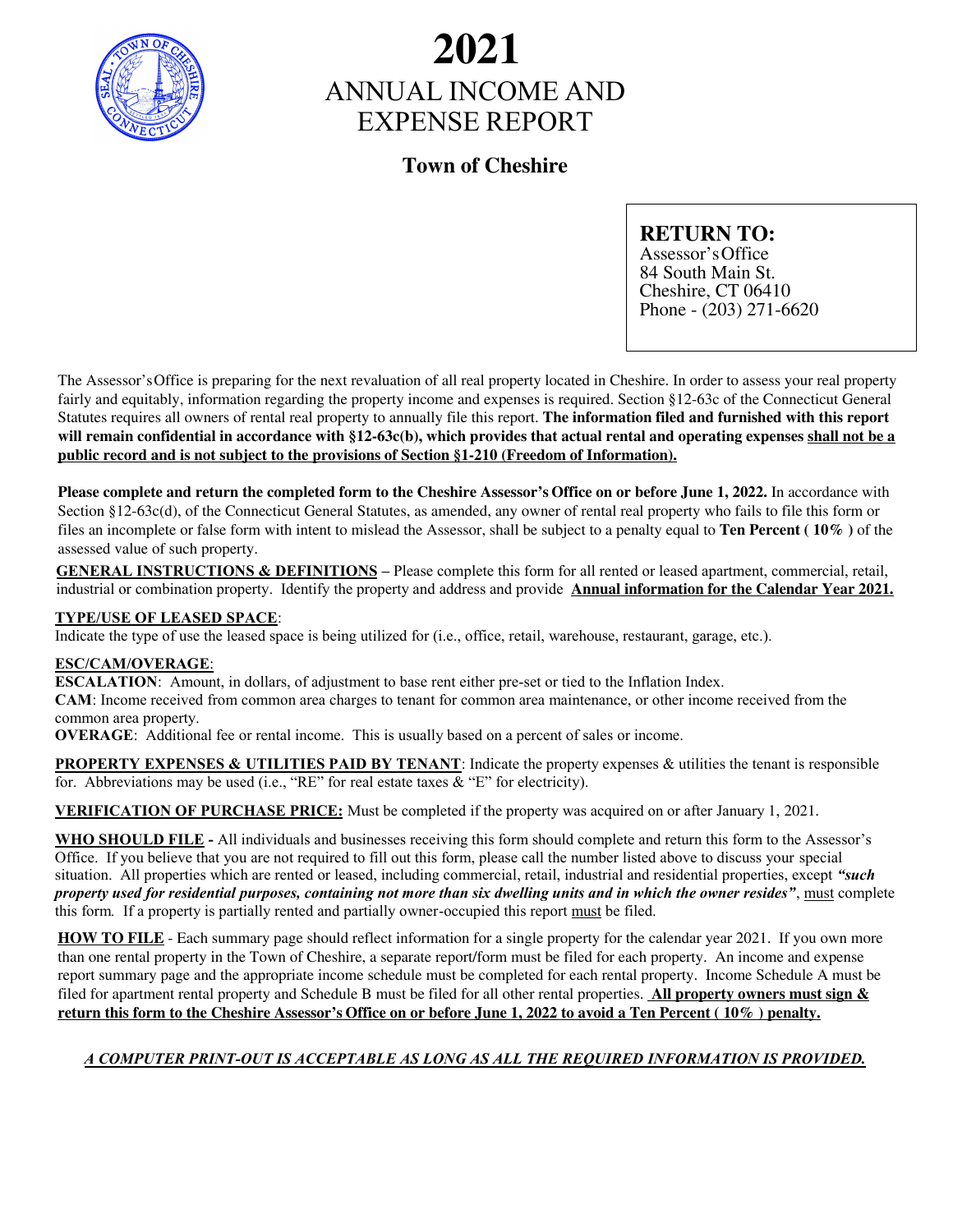## **VERIFICATION OF PURCHASE PRICE**

(Complete if the property was acquired on or after January 1, 2021)

| PURCHASE PRICE \$                                                 |                                                                                                                                  | DOWN PAYMENT \$ |                                                        |                                                                                                       | DATE OF PURCHASE<br><u> 1990 - Johann Barbara, martin a</u> |             |               |  |  |  |  |
|-------------------------------------------------------------------|----------------------------------------------------------------------------------------------------------------------------------|-----------------|--------------------------------------------------------|-------------------------------------------------------------------------------------------------------|-------------------------------------------------------------|-------------|---------------|--|--|--|--|
|                                                                   |                                                                                                                                  |                 |                                                        |                                                                                                       |                                                             | (Check One) |               |  |  |  |  |
| <b>FIRST MORTGAGE</b>                                             | INTEREST RATE ___________%<br>$\sim$                                                                                             |                 |                                                        | PAYMENT SCHEDULE TERM YEARS                                                                           |                                                             | Fixed       | Variable      |  |  |  |  |
| SECOND MORTGAGE \$                                                | INTEREST RATE ____________%                                                                                                      |                 |                                                        | PAYMENT SCHEDULE TERM                                                                                 | YEARS                                                       |             |               |  |  |  |  |
| <b>OTHER</b><br>S.                                                | <b>INTEREST RATE</b> %                                                                                                           |                 |                                                        | PAYMENT SCHEDULE TERM                                                                                 | YEARS                                                       |             |               |  |  |  |  |
|                                                                   | DID THE PURCHASE PRICE INCLUDE A PAYMENT FOR: Furniture? \$                                                                      |                 |                                                        | EQUIPMENT? $\frac{\text{EQUIPMENT?}}{\text{(VALUE)}}$ OTHER (SPECIFY) $\frac{\text{S}}{\text{QULUE}}$ |                                                             |             | (VALUE)       |  |  |  |  |
| WAS THE SALE BETWEEN RELATED PARTIES? (CIRCLE ONE):               |                                                                                                                                  | <b>YES</b>      | NO <sub>1</sub>                                        | APPROXIMATE VACANCY AT DATE OF PURCHASE                                                               |                                                             |             | $\frac{0}{0}$ |  |  |  |  |
| WAS AN APPRAISAL USED IN THE PURCHASE OR FINANCING? (CIRCLE ONE): | <b>YES</b>                                                                                                                       | NO              | APPRAISED VALUE / NAME OF APPRAISER                    |                                                                                                       |                                                             |             |               |  |  |  |  |
| PROPERTY CURRENTLY LISTED FOR SALE? (CIRCLE ONE)                  |                                                                                                                                  | <b>YES</b>      | NO                                                     |                                                                                                       |                                                             |             |               |  |  |  |  |
| IF YES, LIST THE ASKING PRICE \$                                  | <b>DATE LISTED</b>                                                                                                               |                 | <u> 1989 - Johann Stoff, fransk politik fotograf (</u> | BROKER                                                                                                |                                                             |             |               |  |  |  |  |
|                                                                   | Remarks - Please explain any special circumstances or reasons concerning your purchase (i.e., vacancy, conditions of sale, etc.) |                 |                                                        |                                                                                                       |                                                             |             |               |  |  |  |  |
|                                                                   |                                                                                                                                  |                 |                                                        |                                                                                                       |                                                             |             |               |  |  |  |  |
|                                                                   |                                                                                                                                  |                 |                                                        |                                                                                                       |                                                             |             |               |  |  |  |  |
|                                                                   |                                                                                                                                  |                 |                                                        |                                                                                                       |                                                             |             |               |  |  |  |  |
|                                                                   |                                                                                                                                  |                 |                                                        |                                                                                                       |                                                             |             |               |  |  |  |  |
|                                                                   |                                                                                                                                  |                 |                                                        |                                                                                                       |                                                             |             |               |  |  |  |  |
|                                                                   |                                                                                                                                  |                 |                                                        |                                                                                                       |                                                             |             |               |  |  |  |  |

*Return to the Assessor on or Before* **June 1, 2022**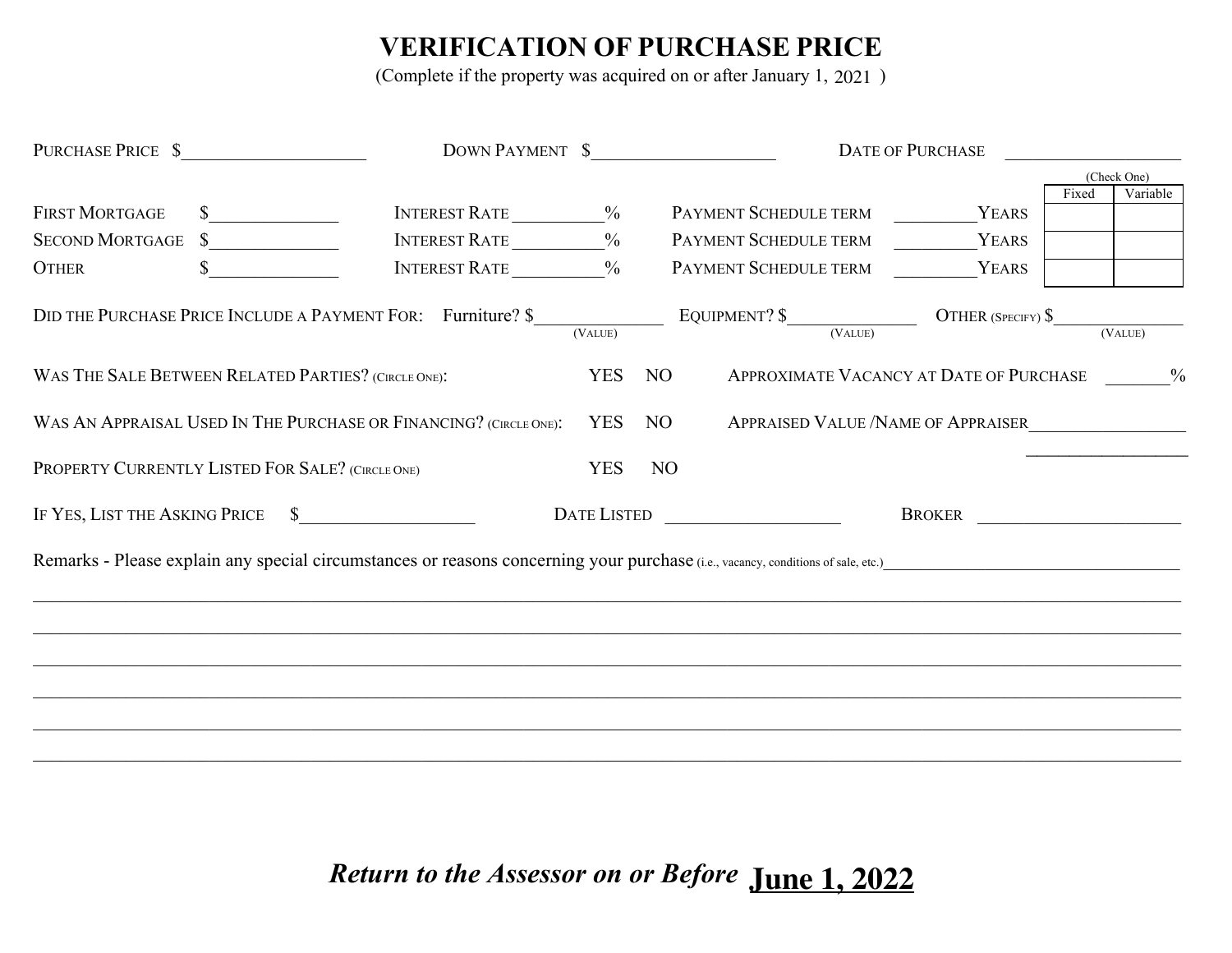### **ANNUAL INCOME AND EXPENSE REPORT SUMMARY 2021**

| Owner:                                                                                                                                                                                                                                                                                                                                                                                                                                                                                                                                                                                                                                                                                                                                                                                                                    |                                                                                                                                                                                                                                                                                                                                                                                            |  |  |  |  |  |  |  |
|---------------------------------------------------------------------------------------------------------------------------------------------------------------------------------------------------------------------------------------------------------------------------------------------------------------------------------------------------------------------------------------------------------------------------------------------------------------------------------------------------------------------------------------------------------------------------------------------------------------------------------------------------------------------------------------------------------------------------------------------------------------------------------------------------------------------------|--------------------------------------------------------------------------------------------------------------------------------------------------------------------------------------------------------------------------------------------------------------------------------------------------------------------------------------------------------------------------------------------|--|--|--|--|--|--|--|
| Mailing Address:                                                                                                                                                                                                                                                                                                                                                                                                                                                                                                                                                                                                                                                                                                                                                                                                          | Property Address:<br><u> 1980 - Andrea Stadt, fransk politik (d. 1980)</u>                                                                                                                                                                                                                                                                                                                 |  |  |  |  |  |  |  |
| City / State/ Zip:                                                                                                                                                                                                                                                                                                                                                                                                                                                                                                                                                                                                                                                                                                                                                                                                        | Unique ID:                                                                                                                                                                                                                                                                                                                                                                                 |  |  |  |  |  |  |  |
| B. Office<br>Primary Property Use (Circle One) A. Apartment<br>C. Retail<br>1.<br>Gross Building Area (Including Owner-Occupied Space)<br>Sq. Ft.<br>2.<br>Net Leasable Area<br>Sq. Ft.<br>3.<br>Owner-Occupied Area<br>Sq. Ft.<br>5. No. of Units                                                                                                                                                                                                                                                                                                                                                                                                                                                                                                                                                                        | E. Shopping Center<br>D. Mixed Use<br>F. Industrial<br>G. Other<br>Number of Parking Spaces<br>6.<br><b>Actual Year Built</b><br>7.<br>Year Remodeled<br>8.                                                                                                                                                                                                                                |  |  |  |  |  |  |  |
| <b>INCOME - 2021</b><br>9. Apartment Rental (From Schedule A)<br>the control of the control of the control<br>10. Office Rentals (From Schedule B)<br>11. Retail Rentals (From Schedule B)<br>the control of the control of the control of<br>12. Mixed Rentals (From Schedule B)<br>the control of the control of the control of<br>13. Shopping Center Rentals (From Schedule B)<br>14. Industrial Rentals (From Schedule B)<br>the control of the control of the control<br>15. Other Rentals (From Schedule B)<br>the control of the control of the control of<br>16. Parking Rentals<br>17. Other Property Income<br>18. TOTAL POTENTIAL INCOME (Add Line 9 Through Line 17)<br>19. Loss Due to Vacancy and Credit<br><u> 1980 - Johann Barbara, martxa a</u><br>20. EFFECTIVE ANNUAL INCOME (Line 18 Minus Line 19) | <b>EXPENSES - 2021</b><br>21. Heating/Air Conditioning<br>22. Electricity<br>23. Other Utilities<br>24. Payroll (Except management, repair & decorating)<br>25. Supplies<br>26. Management<br>27. Insurance<br>28. Common Area Maintenance<br>29. Leasing Fees/Commissions/Advertising<br>30. Legal and Accounting<br>31. Elevator Maintenance<br>32. Security                             |  |  |  |  |  |  |  |
| I DO HEREBY DECLARE UNDER PENALTIES OF FALSE STATEMENT THAT THE FOREGOING<br>INFORMATION, ACCORDING TO THE BEST OF MY KNOWLEDGE, REMEMBRANCE AND BELIEF,<br>IS A COMPLETE AND TRUE STATEMENT OF ALL THE INCOME AND EXPENSES ATTRIBUTABLE<br>TO THE ABOVE IDENTIFIED PROPERTY (Section $\S12-63c$ (d) of the Connecticut General Statutes).<br><b>SIGNATURE</b><br>DATE                                                                                                                                                                                                                                                                                                                                                                                                                                                    | 33. Other (Specify)<br><u> 1989 - Johann Barn, mars ann an t-</u><br>35. Other (Specify)<br>36. TOTAL EXPENSES (Add Lines 21 Through 35)<br>37. NET OPERATING INCOME (Line 20 Minus Line 36)<br>the control of the control of the control of the<br>38. Capital Expenses<br>39. Real Estate Taxes<br>40. Mortgage Payment (Principal and Interest)<br>41. Depreciation<br>42. Amortization |  |  |  |  |  |  |  |

*Return to the Assessor on or Before*  **June 1, 2022**